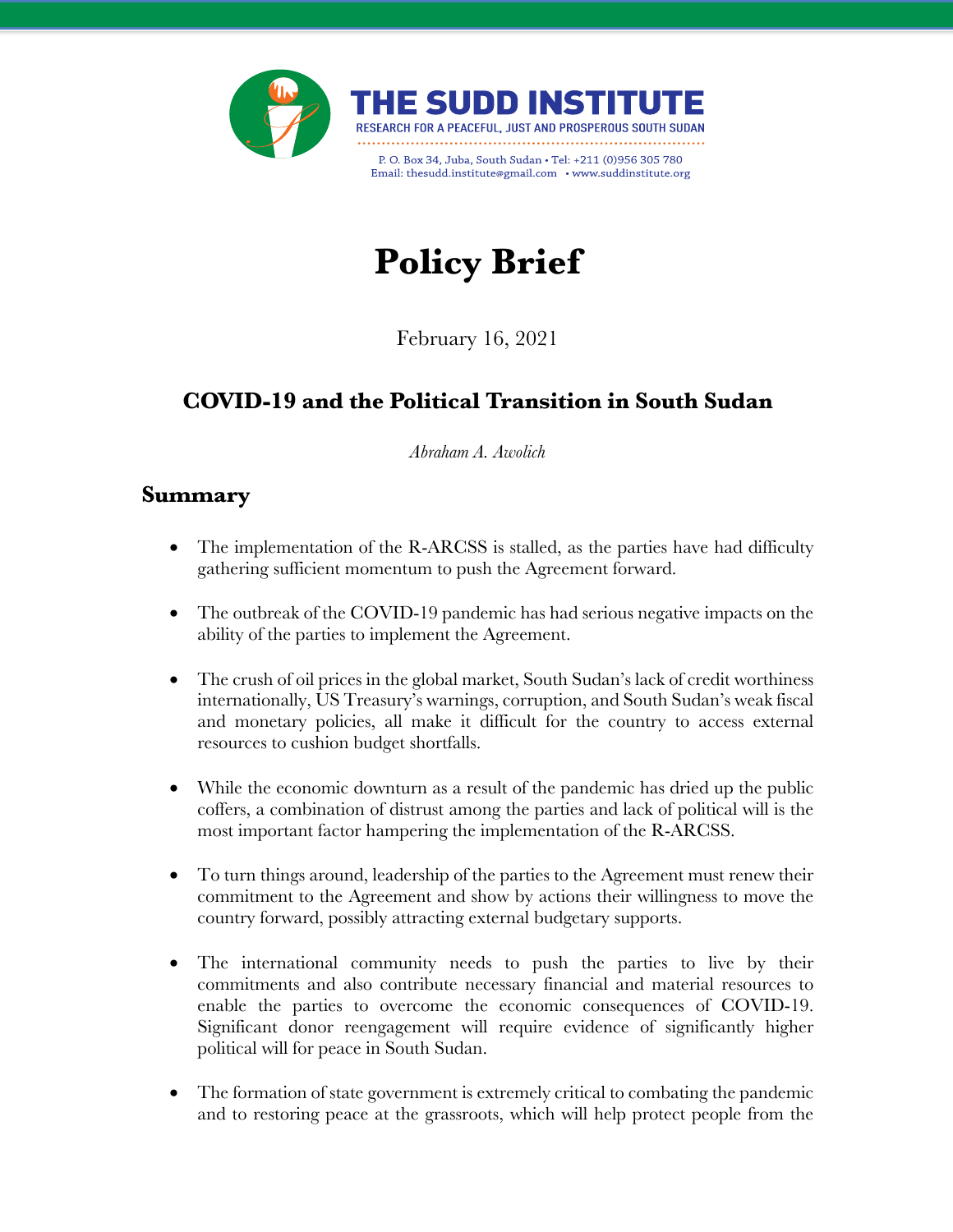virus and reduce cattle raiding and communal violence. Recent developments toward this issue are commendable.

- Provisions aimed at returning to democracy and good governance such as election and constitutional making processes should be expedited and started early so as to build confidence in this transition. The parties to the Agreement blame current deficits in democracy and governance on COVID-19.
- Should the parties fail to implement governance protocols fully, the potential for national elections to be conducted will have been thwarted, risking a return to an all-out war1.

### I. **Introduction**

he outbreak of the global pandemic, COVID-19, caught South Sudan in the middle of another political transition after six years of a civil war. The pandemic has had a tremendously negative impact on the political transition in the country. The outbreak of the global pandemic, COVID-19, caught South Sudan in the middle of another political transition after six years of a civil war. The pandemic has had a tremendously negative impact on the political transitio 2013, and this is likely to worsen as a result of the COVID-19 pandemic.

Cleary, South Sudan is struggling to implement the Agreement on the Resolution of Conflict in South Sudan (R-ARCSS), which was signed on the 12<sup>th</sup> of September 2018 in Addis Ababa, Ethiopia. The parties are particularly experiencing difficulties in fully establishing the Revitalized Transitional Government of National Unity (RTGoNU), the political entity tasked with implementing the Agreement. Its slow implementation is partly blamed on COVID-19 pandemic, though this delay mainly rests with the lack of political will and intransigence of the parties.

This policy brief assesses the extent to which COVID-19 has hampered the political transition in South Sudan and how the political actors are responding to the crisis in terms of their responsibilities implementing the R-ARCSS.

## II. **COVID-19 and the Political Transition in South Sudan**

The outbreak of the global pandemic COVID-19 has caused major disruptions to the global economy and political processes worldwide. Since COVID-19 is a highly contagious and a lethal virus, many countries have responded by closing their borders and imposing restrictions on the movement of people, goods, and services. As a result, many economies have contracted, and developing countries have had to divert meagre financial resources

<sup>1</sup> This work is part of 'Assessing the impact of COVID-19 pandemic on peace implementation, democratic political processes, the economy and livelihoods in South Sudan' Project, OSIEA's Grant Number OR2020-71025.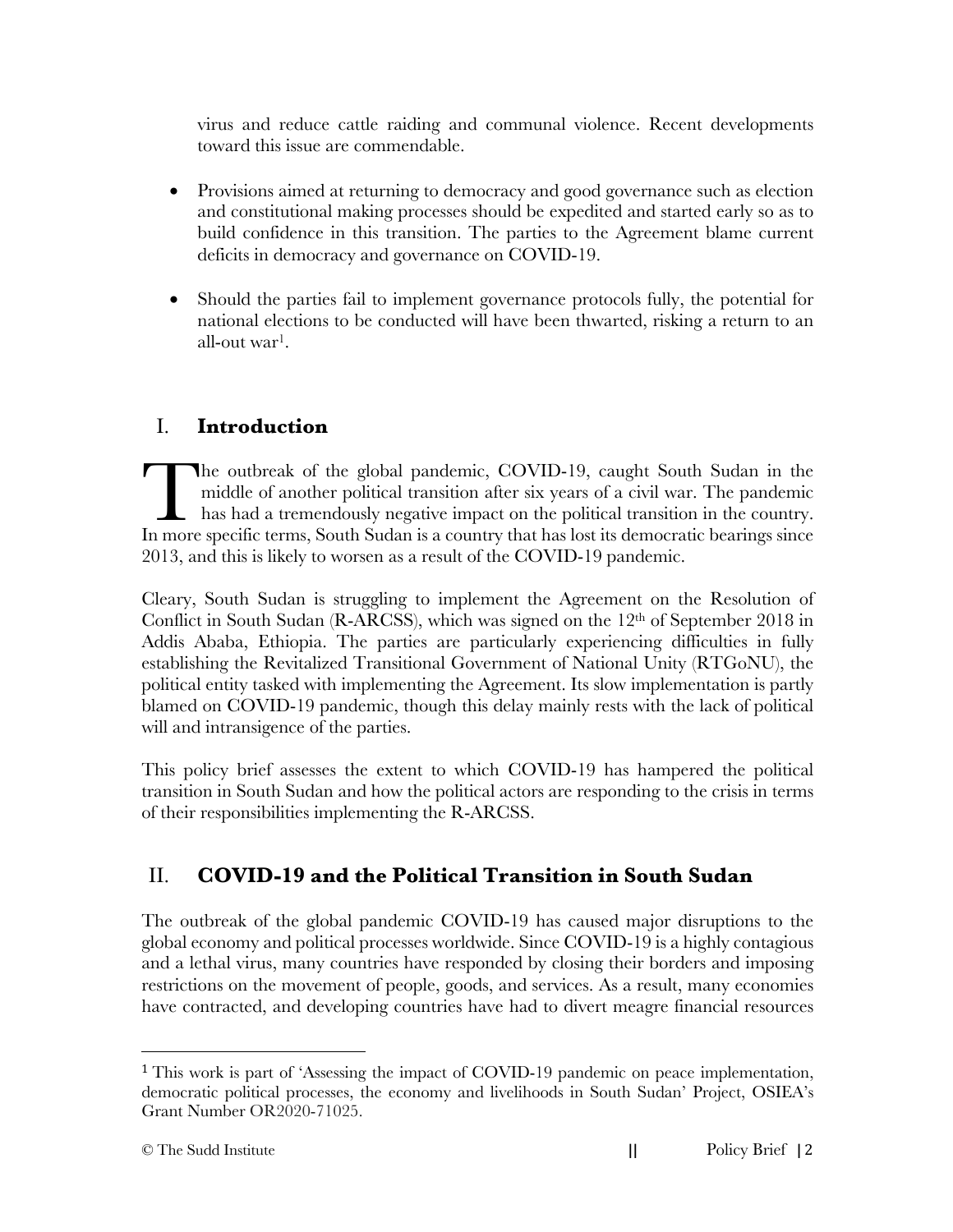to fighting the pandemic. This means other important national processes are getting lesser attention.

South Sudan has had the greatest misfortune, in that the pandemic came at a time when the parties to the Peace Agreement had just taken a step forward in its implementation process. The coronavirus pandemic caused major disruptions to the implementation process of the R-ARCSS. The Transitional Government of National Unity was inaugurated in late February 2020 with the swearing-in of the vice presidents, followed by subsequent appointment of cabinet ministers in mid-March. By the third week of March, the government introduced safety measures<sup>2</sup> to prevent the virus from spreading. By April and May 2020, the virus killed a significant number of people, mostly public officials and some prominent members of the government started to self-quarantine after testing positive for the virus. For example, Dr. Riek Machar and his wife tested positive for the virus in May 20203. Key members of the peace negotiation team were also quarantined, so all the processes related to the Agreement came to a halt for the duration of isolation.

In other words, the government has been distracted from the implementation of the Peace Agreement to focus on the COVID-19 pandemic. The government response to COVID-19 pandemic was well-received<sup>4</sup>, demonstrating unity of purpose within the political leadership of the country. Unity of political leadership is an extremely rare occasion in South Sudan, especially after the 2013 conflict.

Compounding the challenges is that South Sudan has been unable to generate sufficient resources to finance state's basic functions because of falling global oil prices. The cashdependent implementation of the R-ARCSS has been hit hard as a result. The COVID-19 pandemic has affected all countries financially<sup>5</sup>, so the donors have focused their attention on addressing their own domestic challenges and cutting Official Development Assistance<sup>6</sup>.

Notably, South Sudan has not been receiving development assistance for the last couple of years, a result of its war and inadequate economic management. Many donors were already reluctant to provide direct budgetary support to South Sudan because of corruption concerns and lack of demonstrable political will to move the country out of its current political deadlock. Much of donor support goes toward addressing the existing humanitarian situation in the country and critical services such as health and education. This means that South Sudan cannot rely on external support to meet its budgetary needs, a situation COVID-19 has dramatically exacerbated.

<sup>2</sup> See The East African: https://www.theeastafrican.co.ke/tea/news/east-africa/south-sudan-ona-lockdown-over-coronavirus-fears-1439180

<sup>3</sup> See Reuters: https://www.reuters.com/article/health-coronavirus-southsudan-machar/southsudans-vice-president-wife-test-positive-for-coronavirus-idUSL8N2D05U0

<sup>4</sup> See our previous report: https://suddinstitute.org/publications/show/5ea90d311d87b

<sup>5</sup> More is found at: https://www.devex.com/news/development-pros-brace-for-more-needs-lessmoney-post-pandemic-97245

<sup>6</sup> Read more analysis:

https://d3n8a8pro7vhmx.cloudfront.net/eurodad/pages/703/attachments/original/159221806 1/Covid-19\_and\_ODA\_briefing\_final.pdf?1592218061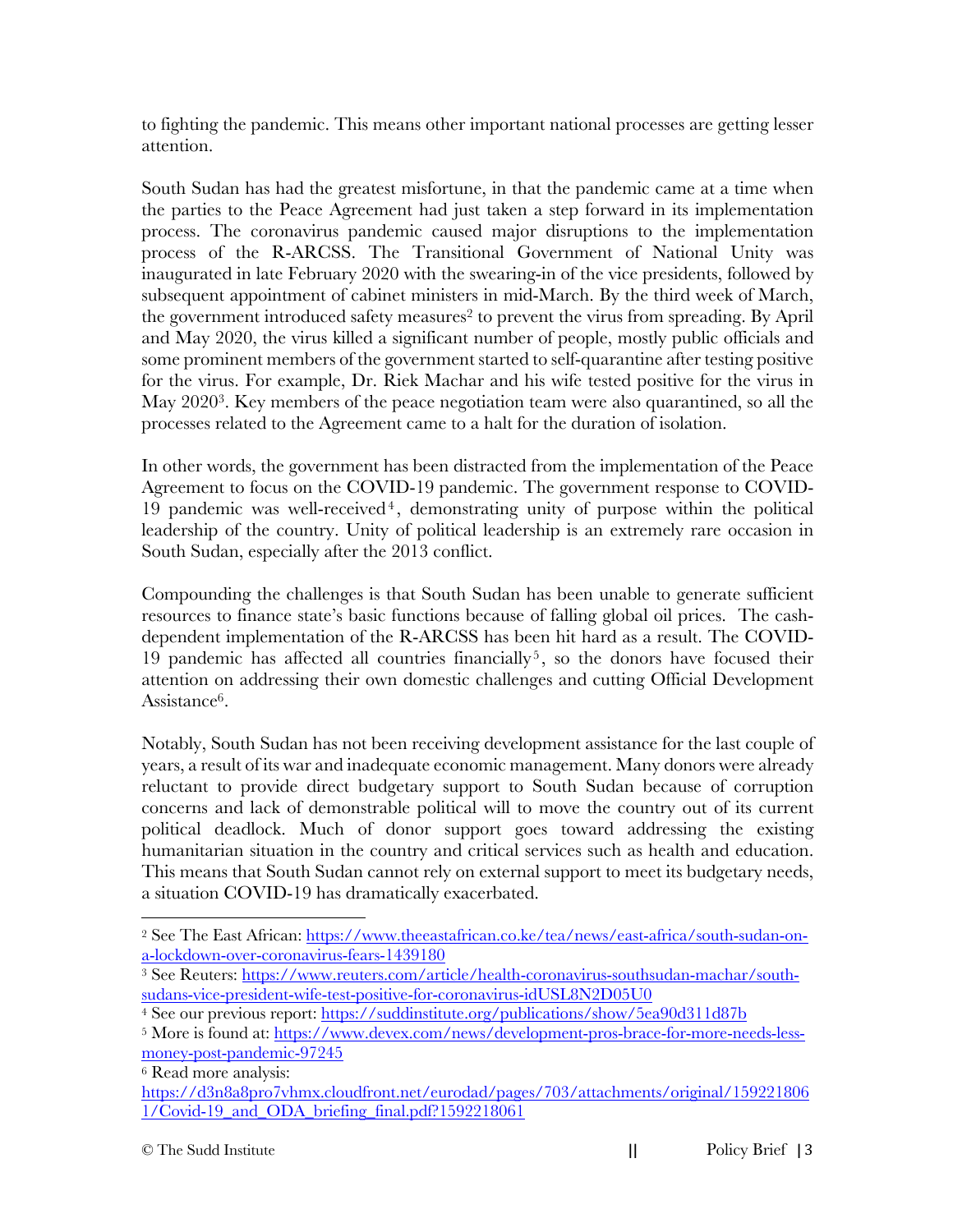Moreover, South Sudan's credit worthiness has been impacted greatly both by its persistently poor corruption perception index ranking, US Treasury warnings, and poor domestic fiscal and monetary policies, on top of concerns over its political stability. The implication is that South Sudan cannot easily borrow in the global financial market to supplement its inadequate domestic resources. The country is instead, forced to seek financial help using shady means such as oil collateralized loans<sup>7</sup> and other expensive loans<sup>8</sup>. Technically, South Sudan is bankrupt, and it is unable to meet its legal obligations such as paying salaries<sup>9</sup> or servicing loans regularly and this impairs its ability to mobilize financial resources. Without reliable sources of funds, the government's ability to implement the Agreement is greatly impacted, which has had negative effects on the political transition in the country.

The COVID-19 pandemic has worsened what was clearly a lethargic political spirit in the country. First, just before the coronavirus outbreak, South Sudan was struggling to form the government of national unity, which should have been formed 10 months earlier. Due to the intransigence of the parties and a lack of adequate preparation and implementation of the Pre-Transitional Period provisions, it was extended twice. In February 2020, the parties managed a breakthrough, which enabled the appointment of cabinet ministers on the 12th of March 202010, after the five vice presidents were sworn-in in late February. Nearly two weeks after the appointment of the cabinet, South Sudan announced a partial lock down to contain the COVID-19 pandemic<sup>11</sup>.

The lockdown has granted the parties a justification for their inaction or sluggish efforts in forming the government and fully implementing the Agreement. In November 2020, the Panel of Experts on South Sudan reported that the implementation of the R-ARCSS is stalled, "as the signatories have failed to adhere to the deadlines set in the peace agreement and have backtracked on aspects of its political, security and economic provisions"12.

For example, it is now nearly one year since RTGoNU was formed, yet South Sudan still has no parliament. Given that there is no parliament, this year's budget has not been passed and so the government is operating on a provisional budget decreed by the President for

<sup>7</sup> See Reuters report: https://www.reuters.com/article/southsudan-oil/imf-urges-southsudan-to-stop-taking-oil-backed-loans-idUSL8N2163H3

<sup>8</sup> Read More on OCCRP: https://www.occrp.org/en/investigations/as-south-sudanseeks-funds-for-peace-a-billion-dollar-spending-spree

<sup>&</sup>lt;sup>9</sup> Read to the VOA report: https://www.voanews.com/africa/south-sudan-no-moneypay-civil-servants-overdue-

salaries#:~:text=JUBA%20%2C%20SOUTH%20SUDAN%20%2D%20South%20Sud an's,paychecks%20since%20April%20or%20May.<br><sup>10</sup> As reported in: http://www.xinhuanet.com/english/2020-03/13/c\_138871691.htm

<sup>11</sup> As reported: https://www.voanews.com/africa/south-sudan-focus/south-sudan-sudanclose-borders-airports

<sup>&</sup>lt;sup>12</sup> See summary of the Report on page 2:

https://www.securitycouncilreport.org/atf/cf/%7B65BFCF9B-6D27-4E9C-8CD3- CF6E4FF96FF9%7D/S\_2020\_1141.pdf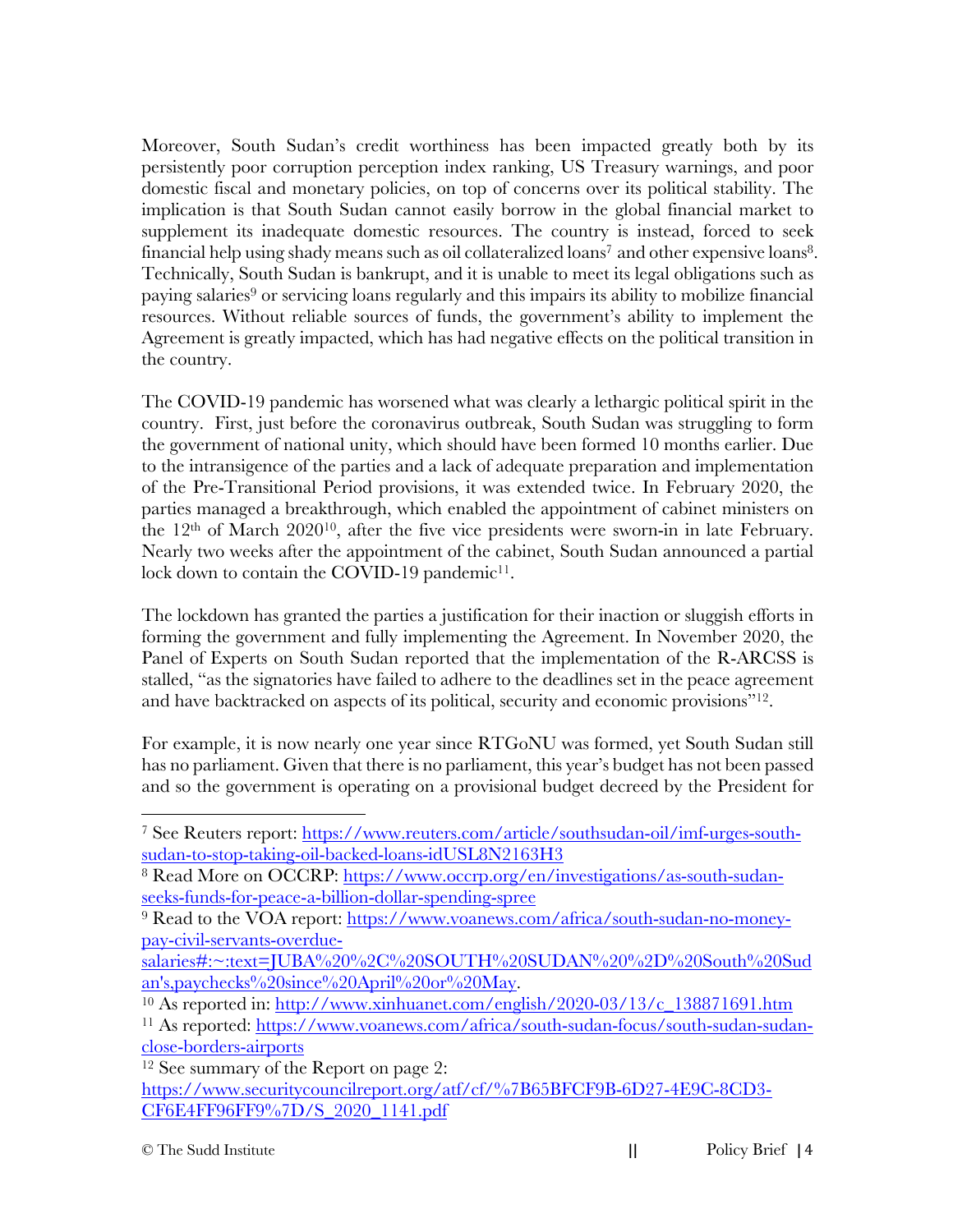three months. It is now twelve months and South Sudan does not have state or local governments, although some state governments have now been formed. The parties are seen to be lacking any sense of urgency, with COVID-19 as an excuse. It is now months since the governors were appointed and they remain handicapped; they cannot appoint state or local government until the parties have reached an agreement, which slowly coming through.

Meanwhile, in the rural parts of South Sudan, society is falling apart for lack of government. Looting, theft, and rampant killings are now a new normal in South Sudan. It is not clear how much the pandemic has impacted the largest proportion of the nation. Many states affected by the floods have had nearly their entire population displaced, leaving them helpless for lack of local and state governments. Worse still, the unified army which should have been in place in May 2019, is absent. Nonetheless, the parties claim that the joint force has been trained and ready for deployment. The culprit in all this is COVID-1913, which indeed disrupted training processes. Hence, COVID-19 in the case of South Sudan has been partly used as the excuse for government indecision, inaction and to cover up failure. As reported, "while these peace processes have so far successfully managed to safeguard the implementation process from violence, the COVID-19 pandemic has forced governments to divert resources and focus away from implementation priorities" <sup>14</sup> . Nevertheless, South Sudan's COVID-19 spending remains negligible; the donors and NGOs are instead footing the bill.

The Revitalized Transitional Government of National Unity (RTGONU), the main conduit through which the Agreement is to be implemented, was conceived to carry out specific functions within a limited time frame, approximately 36 months. In the preamble of the Agreement, the parties recommitted to lay the foundation for a united, peaceful and prosperous society based on justice, equality, respect for human rights and the rule of law. They swore to remain committed to peace and constitutionalism and not to repeat mistakes of the past. They pledged to preserve and protect the territorial integrity of the Republic of South Sudan and promised to deliver a federal system of governance, since it is a popular demand of the people of South Sudan.

These solemn commitments are at the core of what this Agreement should be about. Yet no one among the parties --RJMEC, IGAD, the international community—can say with sincerity that these fundamental principles are on course of being realized. What is obvious is that since the partial formation of the RTGoNU in late February and mid-March 2020, South Sudan has seen more division than unity. Thousands of men in the restive state of Jonglei marched to each other's home areas, fought, and decimated anything in their way while the government sat and watched. Communities in Warrap and Lakes states are in crises and the government is helpless as the subnational governance mechanisms have yet to be put in place. As a face-saving measure, a partially baked disarmament initiative was rolled out as a response to spiraling violence in those states, and it ended in a spectacular

<sup>13</sup> See the report PRIO and Kroc Institute:

https://reliefweb.int/sites/reliefweb.int/files/resources/The%20Effect%20of%20COVID-19%20on%20Peace%20Agreement%20Implementation%2C%20PRIO%20Paper%202020.pdf <sup>14</sup> Ibid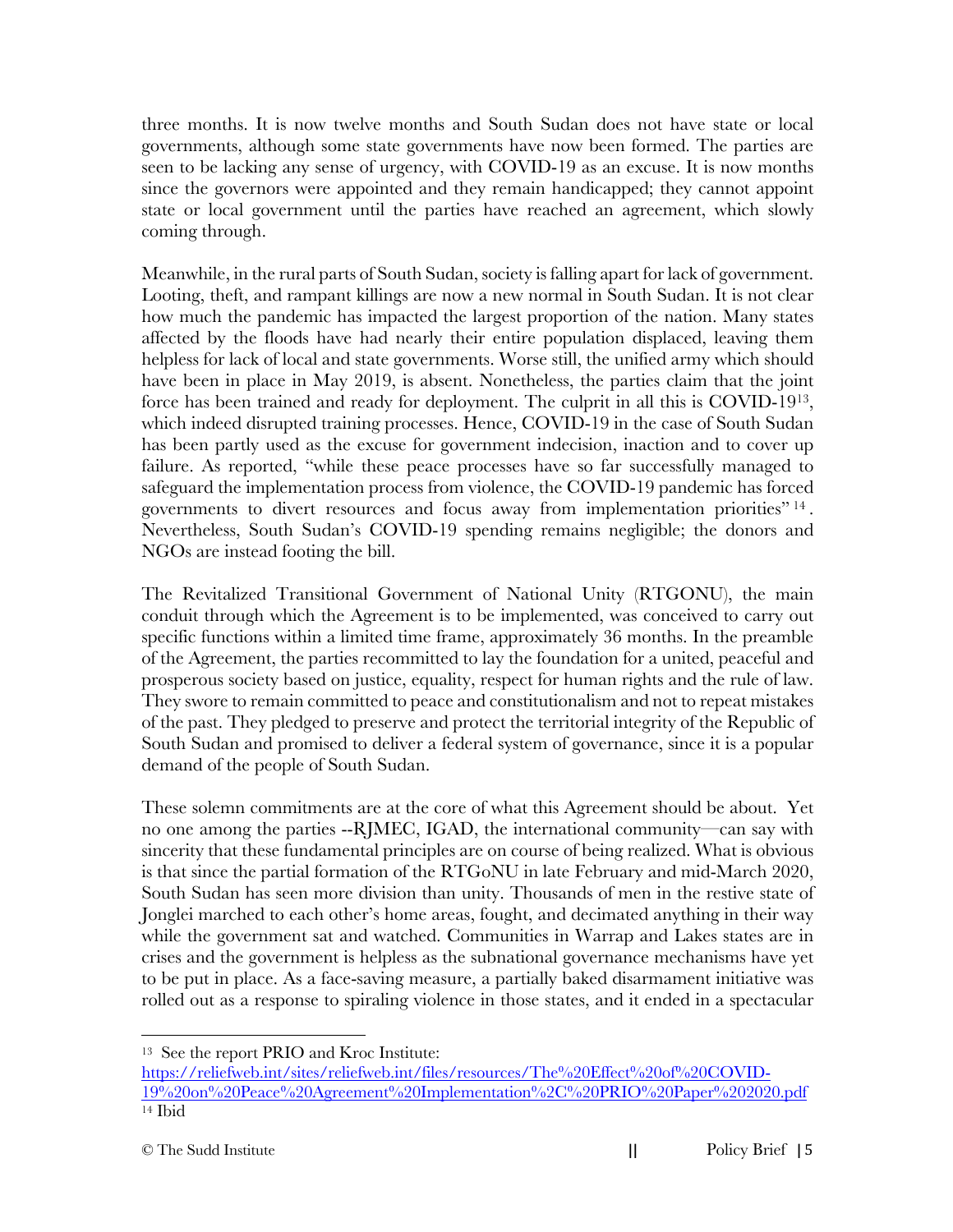failure with more lives being lost than it could save. Thousands of citizens in displaced camps are yet to leave those camps as evidence of continuing violence and the reluctant commitment of the parties to implement the RARCSS.

Sadly, the commitment of the parties to peace and constitutionalism and the pledge not to repeat the mistakes of the past are just but a hoax in light of what is actually unfolding in the country. Our observations point to the fact that the parties are not committed to the provisions of the very Agreement they drafted and signed. Thus, how would these parties be expected to commit to an abstract concept of constitutionalism? Furthermore, the parties are not serious when they say they will not repeat mistakes of the past. They have repeated these mistakes from day one and throughout the last two years since the signing of this Agreement.

One repeated mistake of the past is failure of the political leadership to make compromises, a core principle in leadership. South Sudan is still struggling two years after the signing of the Agreement to implement its very basic provisions because the leaders have not provided the requisite leadership and the necessary compromises to move the country forward. The second mistake is the inability of South Sudan's government to provide critical services to its citizens. The services are still not being provided and we can now blame this on COVID-19-induced economic downturn. The third mistake is the penchant for South Sudanese leaders to resort to violence when facing political difficulties. In light of the major challenges posed by COVID-19, there is latent fear that the parties might resort to violence to avoid being blame for the pandemic disaster and failure of the Agreement.

The last important mistake of the past is not establishing a powerful vision around which the people of South Sudan can rally. Countries cannot prosper without a collective purpose. This has, to a larger extent, been the situation in South Sudan. People fought for the purpose of gaining independence and did so heroically. After independence, though, the whole idea of a national purpose dissipated into a thin air. This may sound really awful and sinister, but if one analyzes what has been happening, one can conclude that South Sudan has been but a nation without a collective purpose.

Enough has been said about the principles and cardinal pillars of this Agreement. It is needful to highlight its specific provisions, which should have been implemented up to this point, but remain unattended to, partly as a result of COVID-19 and partly as a result of lack of political will. Following the formation of RTGoNU, both the Transitional National Legislative Assembly (TNLA) and the Council of States should have been reconstituted. Nearly a year later, these critical oversight institutions are not reconstituted, and the country is being run by the executive without oversight from people's representatives. This, of course, is a violation of democratic principles of checks and balance and of representative government and a violation of the Agreement which gave birth to the RTGONU.

In summary, under Chapter I of the R-ARCSS, there were 13 critical provisions which should be implemented during the transitional period; 6 of these should have been implemented by now, but they have not been. There are four provisions which have no specified period and could be implemented at any time during the Transitional Period and none of them is implemented. The last three provisions will be implemented towards the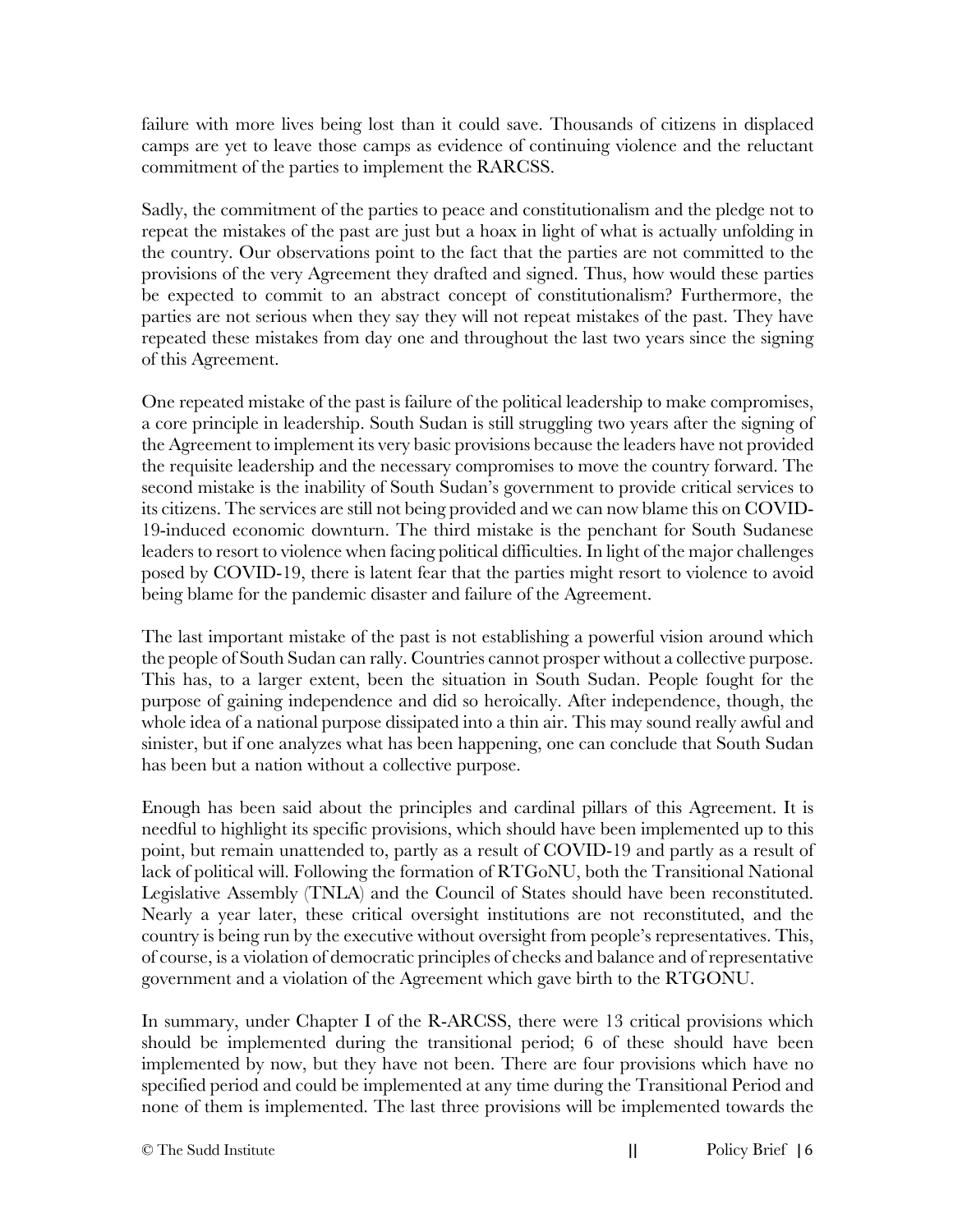end of the given period. The non-implementation of these provisions is easily blamed on COVID-19 pandemic, but in reality, it is lack of political will that explains the pace of implementation.

Lack of political will is manifested in the lack of doing what is needful or obvious. An example of this is the fact that there is no controversy over the reconstitution of the parliament. The power sharing ratios and percentages are clear to all and so there is no better explanation for its non-reconstitution than lack of political will. As a consequence, provisions that require parliamentary action have been put on hold. The provisions which are on hold under this chapter include review and adoption of the Political Parties Act, 2012, which allows for the reconstitution of the Political Parties Council. By now, the TNLA should have reviewed and adopted the National Elections Act, 2012, which would have formed the basis for reconstitution of the National Elections Commission.

Other provisions the RTGoNU is mandated to implement by now include the formation of ad hoc Judicial Reform Committee whose recommendations assist in the reconstitution of the Judicial Service Commission. Another example of lack of political will, and quite frankly an abdication of responsibility, is the failure of the parties to reconstitute local and state governments, which under Article 1.16 of the R-ARCSS, should have been accomplished on the first day of the R-TGoNU. It has been 12 months and counting since the partial formation of the government and state and local governments have not been reconstituted. Recent developments in the reconstitution of some state government is commendable.

Regarding Chapter II of the Agreement, all provisions were intended to be accomplished during the Pre-Transitional Period. Unfortunately, not much was accomplished at the time. Right now, there are still 11 critical provisions yet to be accomplished 12 months into the Transitional Period. To put it in perspective, these provisions should have been accomplished in the first six months following the signing of the Agreement; we are now in the 30th month since the signing of the Agreement. One of the key provisions is for the parties to create conditions for the return of refugees and internally displaced persons. While the ceasefire is holding, occasional confrontations between the forces and the rampant intra-and inter-communal conflicts raging in various states do not allow refugees and IDPs to return home. The UN Protection of Civil sites (PoCs) remain occupied. This situation is compounded by natural disasters such as floods in the Upper Nile region. Another important provision is the cantonment, training, and deployment of unified forces. This was supposed to take place within 240 days after the signing of the Agreement. We are close to 900 days into the Agreement and the unified forces are not deployed.

Chapter III of the Agreement relates to the humanitarian situation, return of refugees and IDPs, and reconstruction. Key activities under this chapter remain untouched, even though they were all scheduled to have taken place by now. For example, the program for the return of refugees and IDPs was to be implemented immediately. Though there is a strategy, we have not seen its implementation yet. A Special Fund for Reconstruction (SFR) was to be established by now, but it has not been. The Board to manage the fund was to be appointed; it has not been appointed. The government should have contributed the first \$100 million to the fund; this has not happened partly because of the ongoing fiscal stress.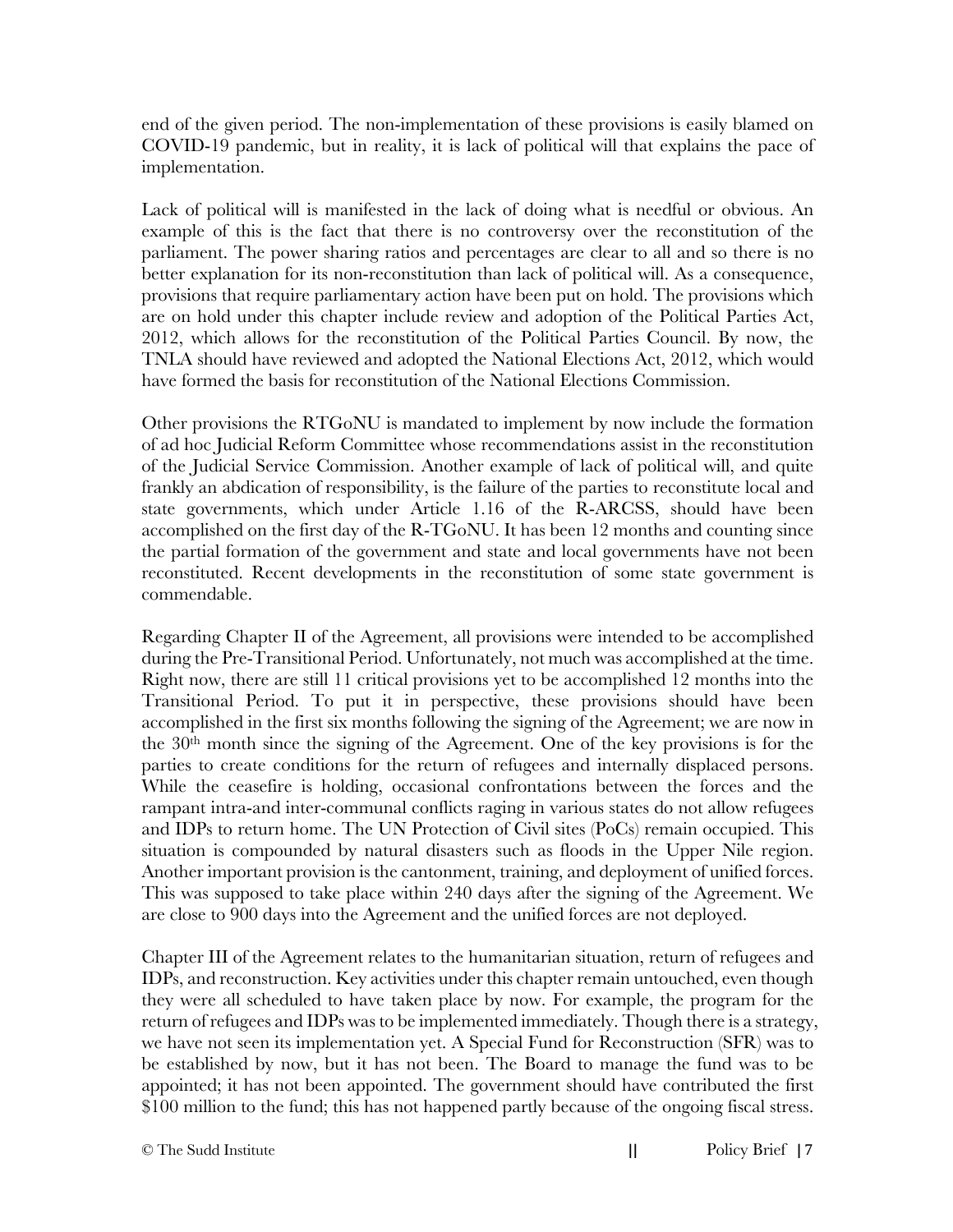A pledging conference is supposed to have been held by now; this cannot happen because the fund does not yet exist. While some steps have been taken to implement this chapter in the Pre-Transitional Period, it remains untouched since the beginning of the Transitional Period.

Chapter IV of the R-ARCSS, which deals with public financial management and economic reforms, is also an important contribution to the Agreement, after governance and security chapters. This chapter has more than 54 provisions intended to be implemented during the Transitional Period. Of these 54 provisions, more than half (31) should have been implemented by now. Of the remaining provisions, 22 of them have no specified time period. Only Article 4.8.2.1.2, which is on land issues, is scheduled to be implemented in the first half of the second year of the Transitional Period.

Chapter V of the Agreement is among the most important chapters of the R-ARCSS. This chapter, in broad terms, deals with transitional justice matters, matters of accountability, and matters related to healing and reconciliation. While the chapter has many provisions, the most important provision is Article 5.1.1, which states that upon establishment, the RTGoNU shall initiate legislation for the establishment of the following transitional justice institutions: The Commission for Truth, Reconciliation and Healing (CTRH); an independent hybrid judicial body, to be known as the Hybrid Court for South Sudan (HCSS) and the Compensation and Reparation Authority (CRA). While there is no specified time period for passing a legislation authorizing the establishment of these institutions, what is implicit is that it has to be sooner, as these must be completed before the end of the transition. Since we are now one year into the transition without the parliament, this provision is unlikely to see the light of the day sooner.

Chapter VI of the Agreement is the last chapter in terms of this analysis. Chapter VI deals with the making of the permanent constitution and there are only five important provisions, one of which has no specified timeline, but four have specific timelines. The first provision, which should have been implemented by now (4 months into the transition), is the convening of a workshop on the making of the Permanent Constitution. This obviously has not taken place because of the COVID-19 and because of the slow process in forming the government. The second provision which should have been implemented 6 months into the transition is the passing of a legislation to govern the constitutional making process. South Sudan still doesn't have a parliament, so 12 months into the transition there still is no legislation. The provision without a specified time frame is the reconstitution of the National Constitutional Review Commission (NCRC), but it is to be assumed that it should be passed immediately before or after the legislation. This is because Article 6.4 of the Agreement mandates that the Permanent Constitution be ready 24 months into the transition. Two months after passing the Permanent Constitution, the parliament should transform into a constituent assembly to pass the constitution, after which it is dissolved, followed by national elections.

#### III. **Conclusion and Recommendations**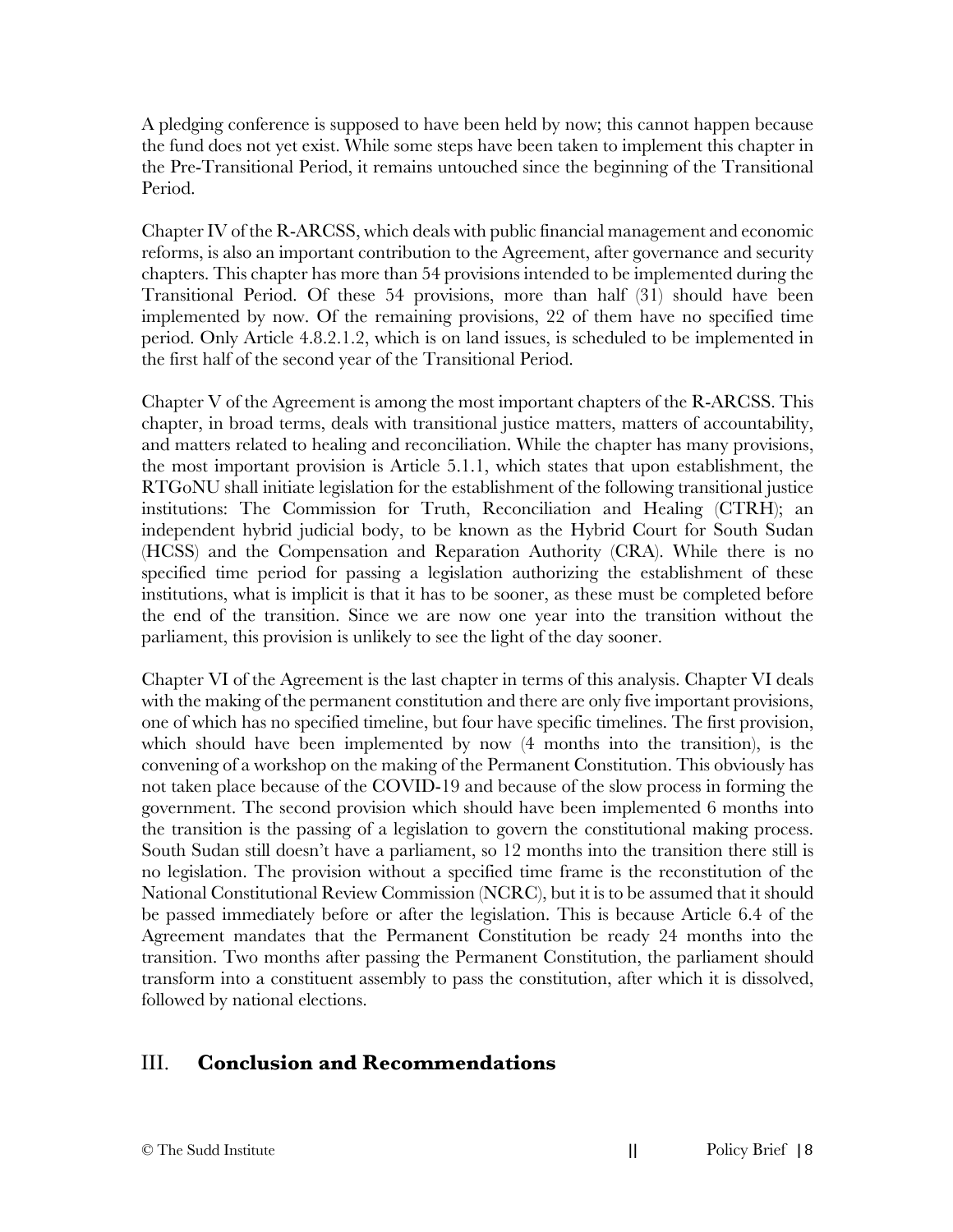In this analysis, we have discussed the impact of COVID-19 on democratic transition in South Sudan. Specifically, we have looked at the interplay between the COVID-19 global pandemic and the implementation of the Revitalized Agreement on the Resolution of Conflict in South Sudan. We have concluded that COVID-19 has rallied citizens' support of their governments and leaders. Studies have shown a rise in political support for leaders, especially those managing the pandemic, including here in South Sudan. We have also concluded that in less democratically established countries such as South Sudan, citizens' support could be abused to cover up government failure or justify inaction. South Sudan government is simply failing the implementation of the R-ARCSS, which is a central element in the country's effort to return to democracy and good governance. There are 60 provisions which should have been implemented to date; many are yet to be implemented.

There are glaring reasons for non-implementation of the critical provisions of the Agreement. COVID-19 did derail the formation of the RTGoNU and took critical time away from the government between April and June 2020, but this should account for a smaller fraction of the delay in the implementation process. However, the largest share of the blame for non-implementation could be attributed to lack of compromise among the parties to move forward. Much of it could be blamed on lack of political will and indecision among the parties.

In light of this reality, we make the following recommendations:

- $\Rightarrow$  COVID-19 has proven resilient and it is not going away anytime soon, so the government should continue to ensure maximum protection of citizens while taking measures, including necessary political decisions, to put the country back on peace course.
- $\Rightarrow$  If South Sudan is to emerge out of its current political predicament and violence, the parties must renew their commitment to implement the Agreement in good faith and to make necessary compromises to move the process forward. This presents the potential to attract external budgetary supports. Recent formation of some state governments is welcomed.
- $\Rightarrow$  If the Agreement is to survive, implementation of the security provisions is urgent and further delay is unwarranted.
- $\Rightarrow$  The reconstitution of the TNLA and the Council of State should be taken as a priority so as to move the democratic transition forward.
- $\Rightarrow$  The formation of state government is extremely critical to combating the pandemic and to restoring peace at the grassroots, as this will protect people from the virus and reduce cattle raiding and communal violence.
- $\Rightarrow$  Provisions aimed at returning to democracy and good governance such as election and constitutional making processes should be expedited and started as early as possible to build confidence in this transition. The parties to the Agreement falsely